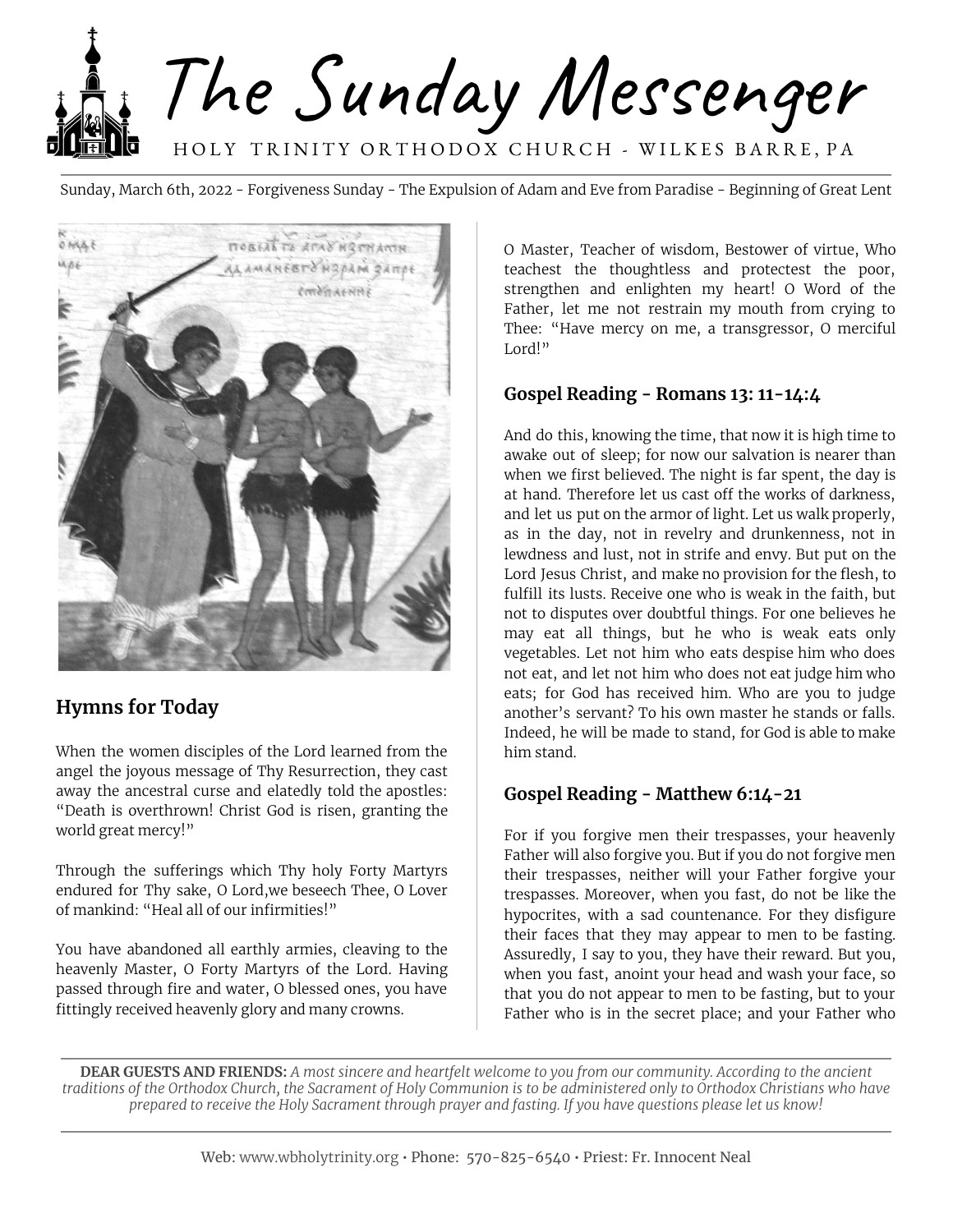sees in secret will reward you openly. Do not lay up for yourselves treasures on earth, where moth and rust destroy and where thieves break in and steal; but lay up for yourselves treasures in heaven, where neither moth nor rust destroys and where thieves do not break in and steal. For where your treasure is, there your heart will be also.

# **This Week' s Schedule**

*GREAT LENT Begins This Week*

#### **THIS WEEKEND - FORGIVENESS SUNDAY**

**SAT, March 5th:** Great Vespers @ 5 PM, Parastas, Confessions **SUN, March 6th:** Hours @ 8:40 AM, Divine Liturgy @ 9 AM, **Forgiveness Sunday Vespers,** Cheesefare Potluck/ Coffee Hour

#### Parastas - Sat, March 5th after Vespers

**In Memory of Stephen Krill** *Offered by Mary Krill* **In Memory of Dolores Karas** *Offered by Donna Stankiewicz*

#### **THIS WEEK SCHEDULE FOR FIRST WEEK OF LENT March 6th - 12th**

**Sun @ 10:30 AM:** Forgiveness Sunday Vespers **Mon-Thurs @ 6:30 PM:** Great Compline w/ the Great Canon of St. Andrew of Crete **WED:** Private Prayer 11:00 AM-1:30 PM **Fri @ 6:30 PM:** Akathist Hymn w/ Lity for the Departed **Sat @ 9 AM:** St. Theodore Saturday Divine Liturgy w/ Blessing of Koliva

#### **NEXT WEEKEND - SUNDAY OF ORTHODOXY**

**SAT, March 12th:** Great Vespers @ 5 PM, Parastas, Confessions **SUN, March 13th:** Hours @ 8:40 AM, Divine Liturgy @ 9 AM, Icon Procession, Coffee Hour, Church School

*NOTE: Calling all Children & Youth: Bring an icon of your saint or one you love for our Sunday of Orthodoxy Procession following Divine Liturgy (March 13).*

## Parastas - Sat, March 12th after Vespers

**In Memory of Lynn Bankos, Robert Benczkowski, Dennis Cardoni** *Offered by Mary Krill, Elaine Benczkowski, Anna Cardoni* **In Memory of Stephen Havrilak, Frank & Anna Broda** *Offered by Marilyn Havrilak*

## **Memorial Donations**

**Mat. Ann Pawlush:** \$25 - Mary Ann Kudey **Betty Serafin**: \$100 - Tom, Joan Austin & Family

### **Parish Events & Announcements**

**BEGINNING THIS WEEKEND - ORTHODOXY 101:** Beginning Saturday **March 5th @ 3:30 PM** we will begin a course on Orthodox fundamentals for those who are new to the faith, interested in the faith, or would like to renew their interest and learning about the faith. Join us weekly on Saturday's at 3:30 PM for one hour of learning and discussion beginning March 5th.

#### **LENTEN ADULT EDUCATION - BEGINNING**

**MARCH 13TH :** Two years ago Subdeacon Gregory began a *Lenten Study on Living the Christian Life* that was cut short after two sessions by the pandemic. This great Lent we will return to the study to focus on practical ways to live a Christian life during Great Lent. Our study is titled "*How to live a Christian Life - 55 Maxims of Fr. Thomas Hopko".* The class will be held Sundays throughout Great Lent following Divine Liturgy. Presented by SubDeacon Greg Polk.

#### **PRESANCTIFIED LITURGY w/ LENTEN POTLUCK:**

Beginning Web March 16th, we will have Presanctified Liturgy followed by a Lenten Potluck (No meat or dairy). Until the Pandemic this Lenten meal was a longstanding Tradition of Holy Trinity. We are excited to bring it back this year. Please make this Liturgy and Community Meal a part of your Lenten Journey. Presanctified begins at 6 PM.

**YES! LEADERSHIP OPPORTUNITY FOR YOUTH IN OUR COMMUNITY:** Holy Trinity is hosting a community service experience for our Wilkes-Barre area youth with **YES**, an Orthodox ministry that focuses on developing young Orthodox leaders.

**WHO:** High School and College Students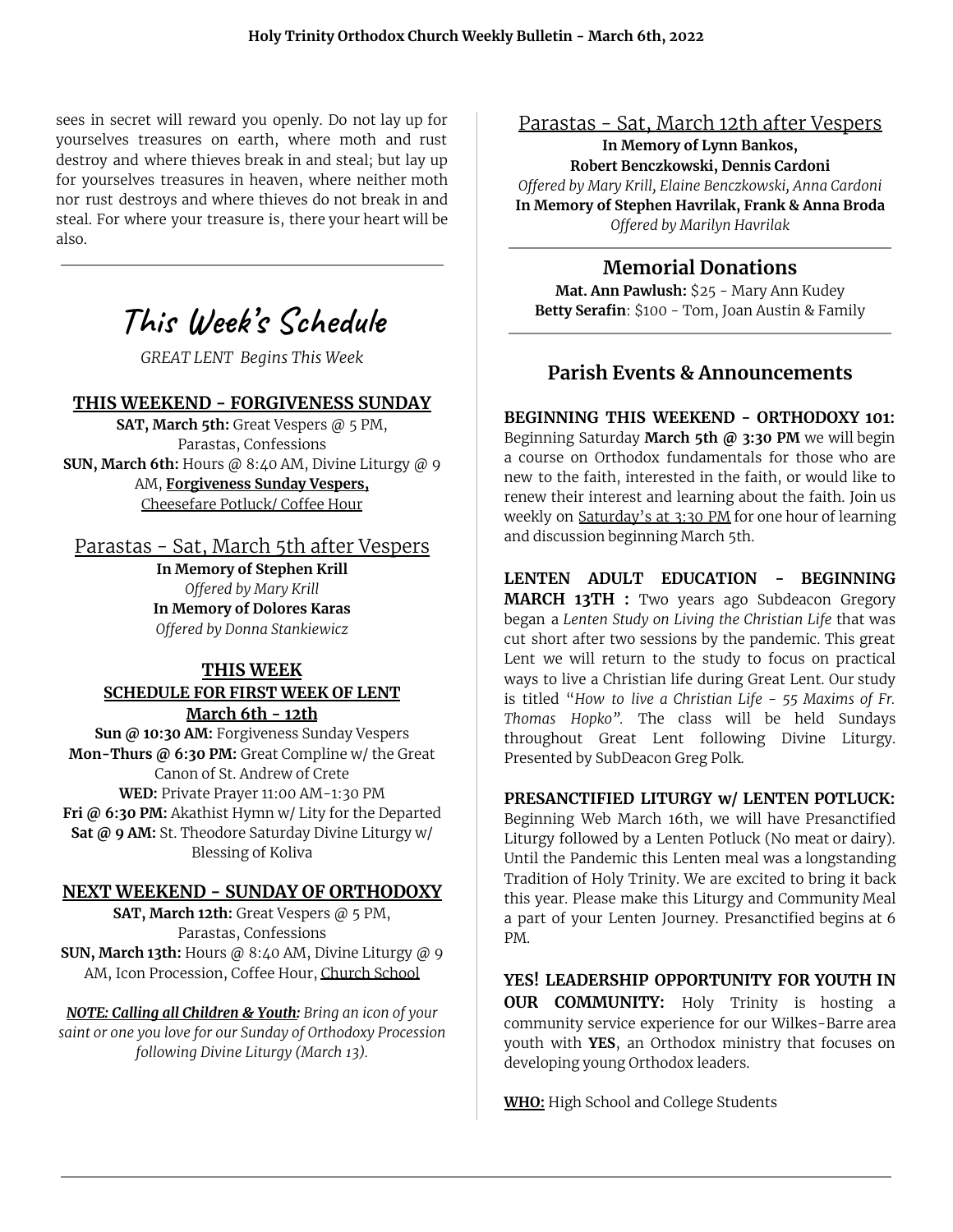**WHAT:** Be guided through an educational and formational service learning experience. Learn about the current struggles of your community. Connect with organizations doing great work in your city. Come together with other young people eager to serve.

**WHEN:** All day Saturday, April 2nd - Meet for Liturgy at 9am. Wrap up at 6pm. Breakfast and lunch will be served. **WHERE**: Holy Trinity Orthodox Church 401 E Main St, Wilkes-Barre, PA 18705

**REGISTRATION:** Register at yesnorthamerica.org. A donation of \$65 a person will support the outreach efforts and make it possible for the YES Program to prepare and execute the Trip. Visit our website for financial assistance.

**QUESTIONS:** Contact Catie DeCarlo - YES Trip Leader at [cgolitzin2015@gmail.com](mailto:cgolitzin2015@gmail.com)

**LENTEN MOVIE NIGHT:** Beginning March 12th, Saturday evenings following Great Vespers in the basement of the church Sherry Huntzinger will be hosting a Christian movie night. Popcorn will be provided.

**MAN OF GOD SHOWING AT CINEMARK MOOSIC MARCH 21ST @ 7 PM:** "*Exiled unjustly, convicted without trial, slandered without cause. Man of God depicts the trials and tribulations of Saint Nektarios of Aegina, as he bears the unjust hatred of his enemies while preaching the Word of God."* Join us for this excellent film about one of our own saints. Tickets can be purchased in advance online or at the door.

### **LENTEN & PASCHAL FLOWER DONATIONS**

Donations towards adorning the church this Lenten season and Pascha are being collected so that our parish will be beautifully adorned for all of the feasts. General donations for flowers during lent are being accepted and will be used for the Feast of the Cross (flowers will adorn the cross) and Palm Sunday (Palms & Pussy Willows). Donations may be given to Deborah Mills. Please write "Flowers for Lent" in the memo.

We will also continue our tradition of **Paschal Flower Donations** in memory and for the health of loved ones. We will adorn the grave of our Lord and Savior Jesus Christ on Good Friday with fresh Spring flowers as a reflection of our love. These flowers will also adorn the Church on Holy Pascha and throughout Bright Week. On Saint Thomas Sunday, those who donated flowers will be welcome to bring these flowers home to loved ones and shut-ins to brighten their day. If you would like to honor a loved one by making a donation for Holy Pascha flowers "In Memory of" or "For the Health of'' a loved one, please sign up in the Church Vestibule/Narthex. Please leave donations at the candle stand, mail them to the Church, OR drop it off in the rectory mailbox. The names of your loved ones will be listed in the Holy Pascha Church Bulletin and remembered in prayer. If you wish to have your offering listed in the Holy Pascha Bulletin, your loved ones name(s) and donation must be received by Palm Sunday.

## **- AID for UKRAINE - OPPORTUNITIES FOR GIVING**

Holy Trinity has been presented with the 3 ways to provide for and support Ukranians and Ukrainian refugees who have fled their country. In this Lenten season especially we are called to give without hesitation to those who are in need. Please give generously so that we might be a coworker with our Lord in caring for our Ukrainian brothers and sisters.

**Uuarc.org - United Ukrainian American Relief Committee.** Paula Holoviak has worked with them for over 20 years. They are a highly trusted humanitarian aid organization for Ukraine. Currently UUARC is raising funds to provide humanitarian aid to the victims of war in Ukraine after further invasion of Russia onto Ukrainian soil and conflict escalation. With millions of potential victims in Ukraine, UUARC is fundraising to provide vital medical supplies to victims, care for the injured and refugees, as well as shelter and food to those affected. UUARC is working closely with UCCA, UWC, US Aid, and the Ukrainian Embassy in the coordination of aid.

**OCA.org/relief** - A special appeal for donations from the individual parishioners of the Orthodox Church in America from February 28th through March 7th. These donations will be collected by the Orthodox Church in America and sent on to ELEOS, the humanitarian agency of the Polish Orthodox Church, and registered with the Polish government, who is dealing directly with the unfolding refugee crisis and needs support as soon as